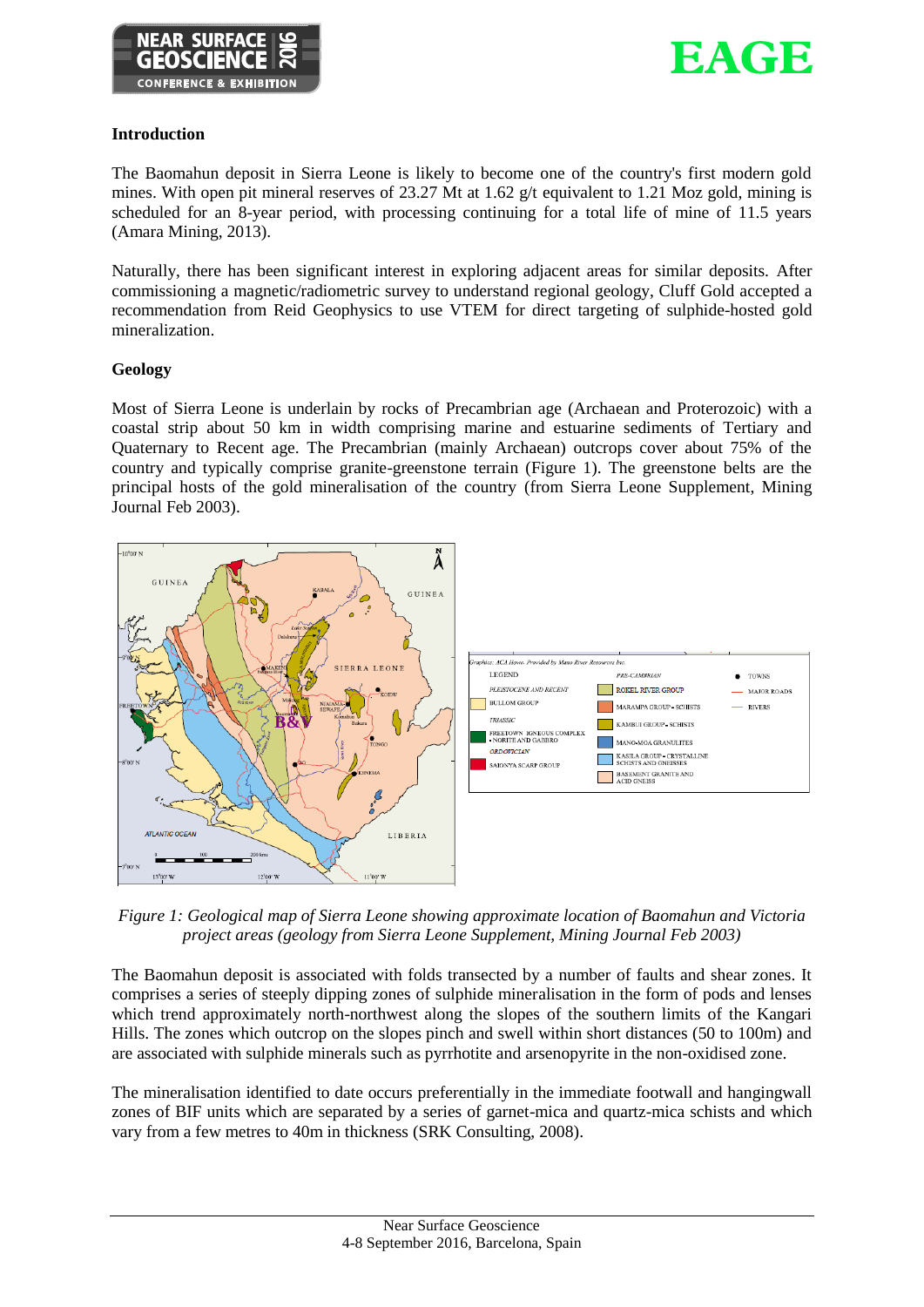



The dominant magnetic responses in the survey area can be attributed to magnetite in the BIF sequences as well as pyrrhotite, while the most conductive responses would be expected to correlate with pyrrhotite veins.

In summary, the geological model of mineralization was pyrrhotite-hosted gold closely associated with BIF and preferentially concentrated in steeply-plunging fold noses. Thus, the choice of geophysical survey techniques was not particularly difficult.

### **Airborne geophysics**

From 3 to 6 January 2005, Fugro Airborne Surveys flew a MIDAS heliborne magnetic and radiometric survey across the Baomahun and Victoria project areas to identify regionally significant trends which might be controls on mineralization. The MIDAS system deploys two caesium vapour magnetometer sensors on a lateral boom, to measure the cross-line magnetic gradient and use it to improve the resolution of the magnetic total field gridding. Radiometric data are recorded using an Exploranium GPX 256 with a 1024 in<sup>3</sup> downward-looking crystal pack.

From 3 to 19 May 2010, Geotech Airborne flew a VTEM heliborne electromagnetic and magnetic survey across much of the Baomahun and Victoria project areas to identify favourable gold exploration targets and site exploration borehole locations. The VTEM system collects time domain electromagnetic data using a coaxial transmitter-receiver loop suspended approximately 34m below the helicopter. Magnetic data are collected using a caesium vapour magnetometer sensor suspended approximately 11m below the helicopter.

| <b>Survey parameter</b>   | <b>MIDAS</b> (2005)         | <b>VTEM (2010)</b>          |
|---------------------------|-----------------------------|-----------------------------|
| Flight line direction     | $090^{\circ} - 270^{\circ}$ | $045^{\circ} - 225^{\circ}$ |
| Flight line spacing       | 100m                        | 75m                         |
| Tie line direction        | $000^{\circ} - 180^{\circ}$ | $135^{\circ} - 315^{\circ}$ |
| Tie line spacing          | 1000m                       | 750 <sub>m</sub>            |
| Nominal terrain clearance | 20m (magnetometer boom)     | $46m$ (EM loop)             |
| Line kilometres           | 1592 km                     | 1660 km                     |

*Table 1: MIDAS and VTEM survey parameters*

### **Interpretive processing**

Radiometric data collected by the MIDAS survey are shown in Figure 2a as an RGB ternary image. The radiometric data are clearly imaging gross changes in lithology, and display some cross-cutting structural features that are not obvious in the corresponding magnetic dataset.

Magnetic data were processed to facilitate mapping of lithological boundaries and structural features. Because of the survey area's low magnetic latitude (IGRF field inclination is  $-7.7^{\circ}$ ), reduction to the pole filtering is somewhat unstable, and was rejected in favour of a combination of vertical integral and analytic signal filtering of the total magnetic intensity. Magnetic lineaments traced from this and subsequent filtering operations are shown in Figure 2b.

Electromagnetic data were subjected to several processing techniques to assist with target selection:

- Decay curve analysis to calculate decay constants
- Profile plots to pick discrete anomalies
- Plate modelling to model discrete anomalies
- Conductivity depth imaging to produce sections, slices and voxets

Contoured EM decay constants are shown in Figure 2c.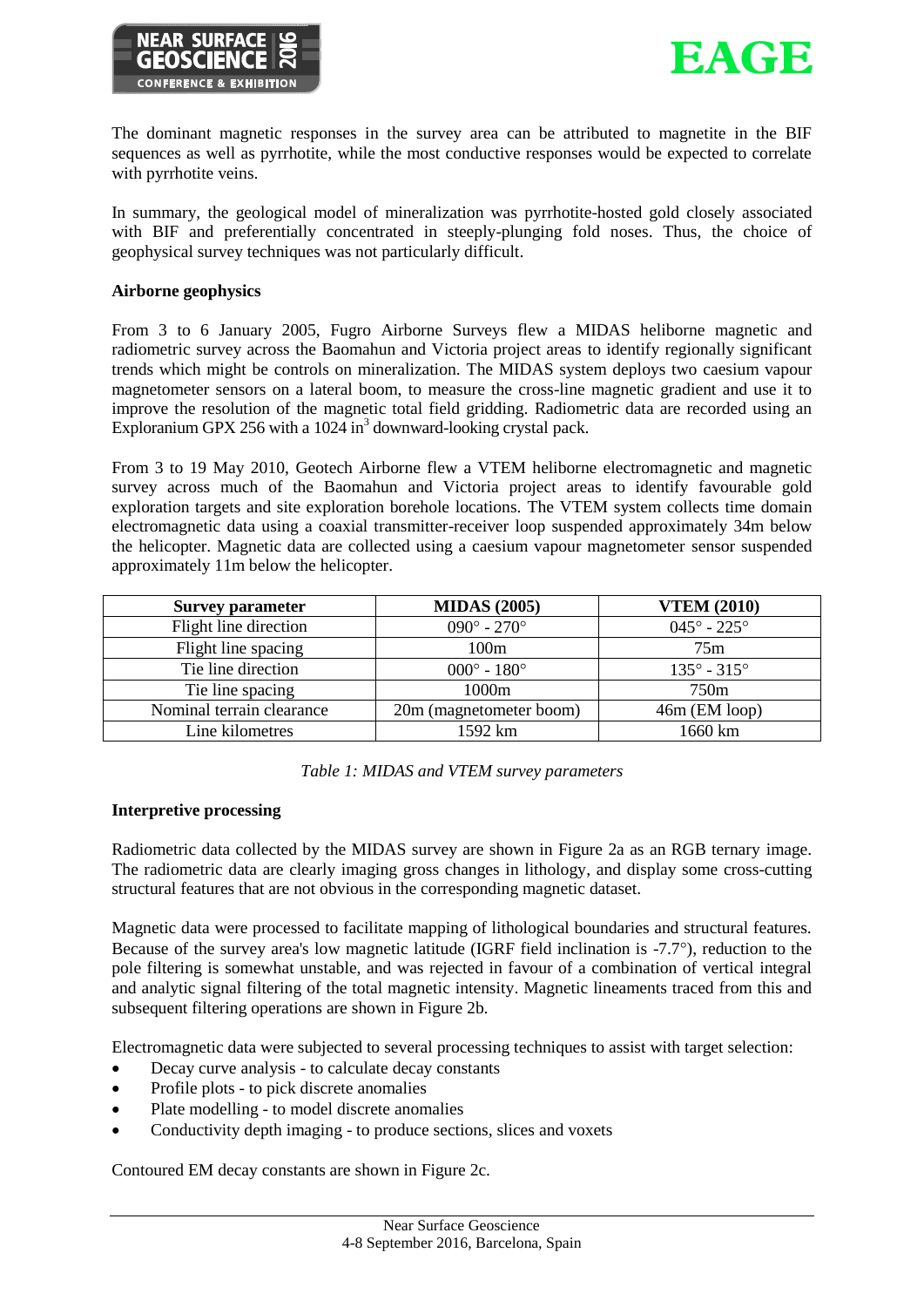







*Figure 2a: Radiometric RGB ternary image (red = potassium, green = thorium, blue = uranium)*









*Figure 2d: Target zones, discrete EM anomalies picked from profiles, magnetic lineaments and interpreted geology (based on analytic signal of the total magnetic field compared with BIF outcrops)*